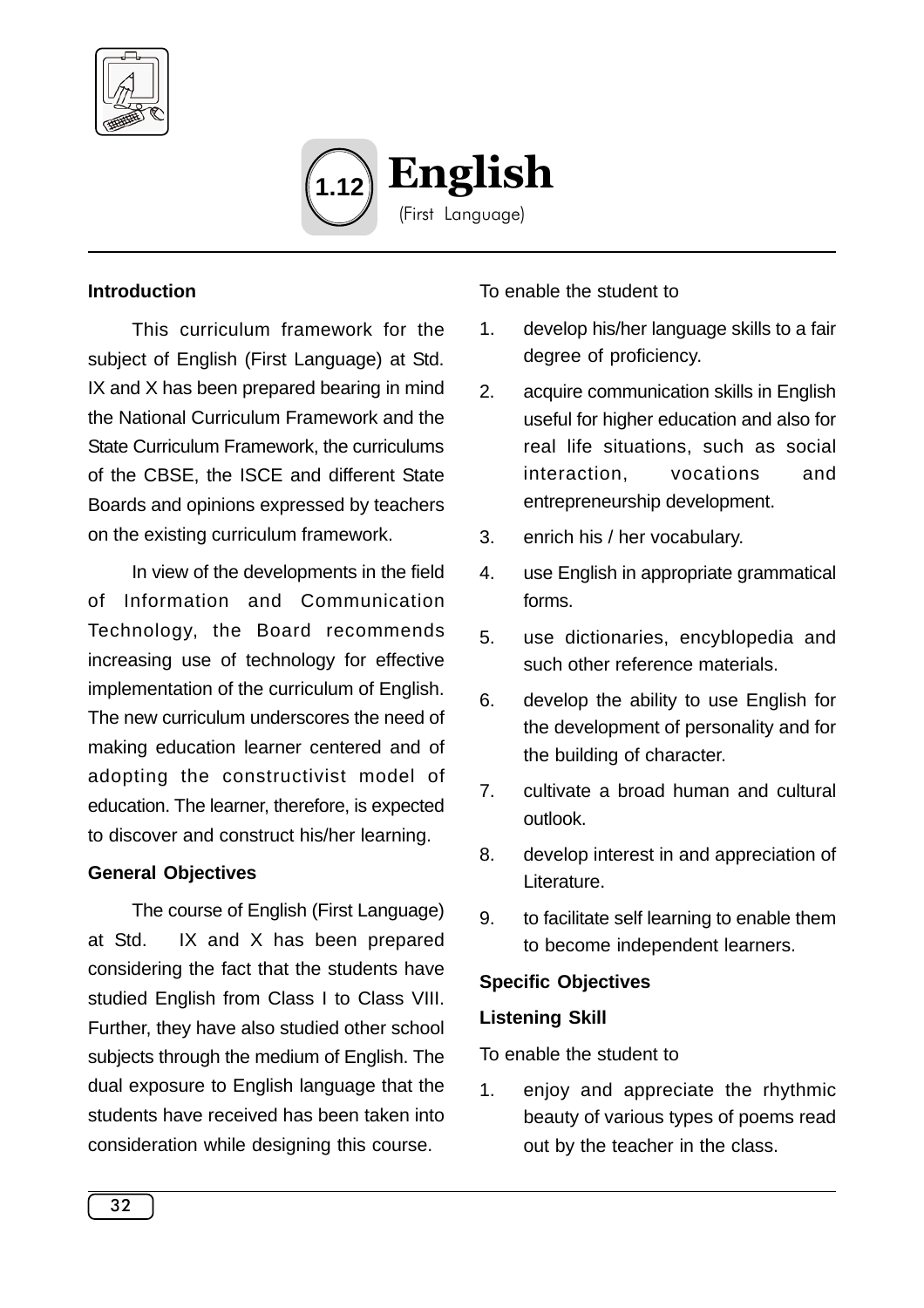

- 2. guess meanings of new words and phrases used in different contexts.
- 3. get a global understanding of a variety of passages of a reasonable length read out/recorded.
- 4. follow and appreciate narrative, descriptive and such other prose texts read aloud so as to answer the questions set on them.
- 5. listen to speeches or passages for the purpose of taking notes and giving a gist or a short summary.
- 6. understand read out or recorded stories, narrations, descriptions, pieces of information of a reasonable length so as to ask pertinent questions on them.
- 7. identify relevant/irrelevant points; facts and opinions in the speeches or the passages read out.
- 8. infer a speaker's attitude/intention/ mood from his/her choice of words and grasp the message given.
- 9. predict what is coming next in a speech, story, conversation; etc. using the clues from what he/she has heard.
- 10. enjoy and appreciate various literary forms to get sensitized to literary language and experiences.
- 11. identify the genre and register of a text after listening to it.
- 12. listen with comprehension to talks, conversations and interviews.
- 13. listen with comprehension to news, commentaries, speeches and such other programmes on Radio/T.V./Tapes/ CDs and multimedia.
- 14. understand nuanbes bonveyed through stress and intonation.
- 15. exploit listening for other activities like debating, discussing, reading, writing, role-playing, problem solving and decision making.
- 16. listen between the words. (to know what is really meant by speakers who do not always spell out what they mean)

## **Speaking Skill**

To enable the student to

- 1. enjoy reciting poems with proper accent, rhythm and intonation.
- 2. speak with acceptable pronunbiation and appropriate stress and intonation.
- 3. use a variety of words and phrases in different contexts appropriately.
- 4. give a gist of a passage of a reasonable length read out in the class.
- 5. answer orally questions based on Specific information or details in a passage read out in the class or read by the student himself/herself.
- 6. express ideas and feelings correctly, clearly and coherently.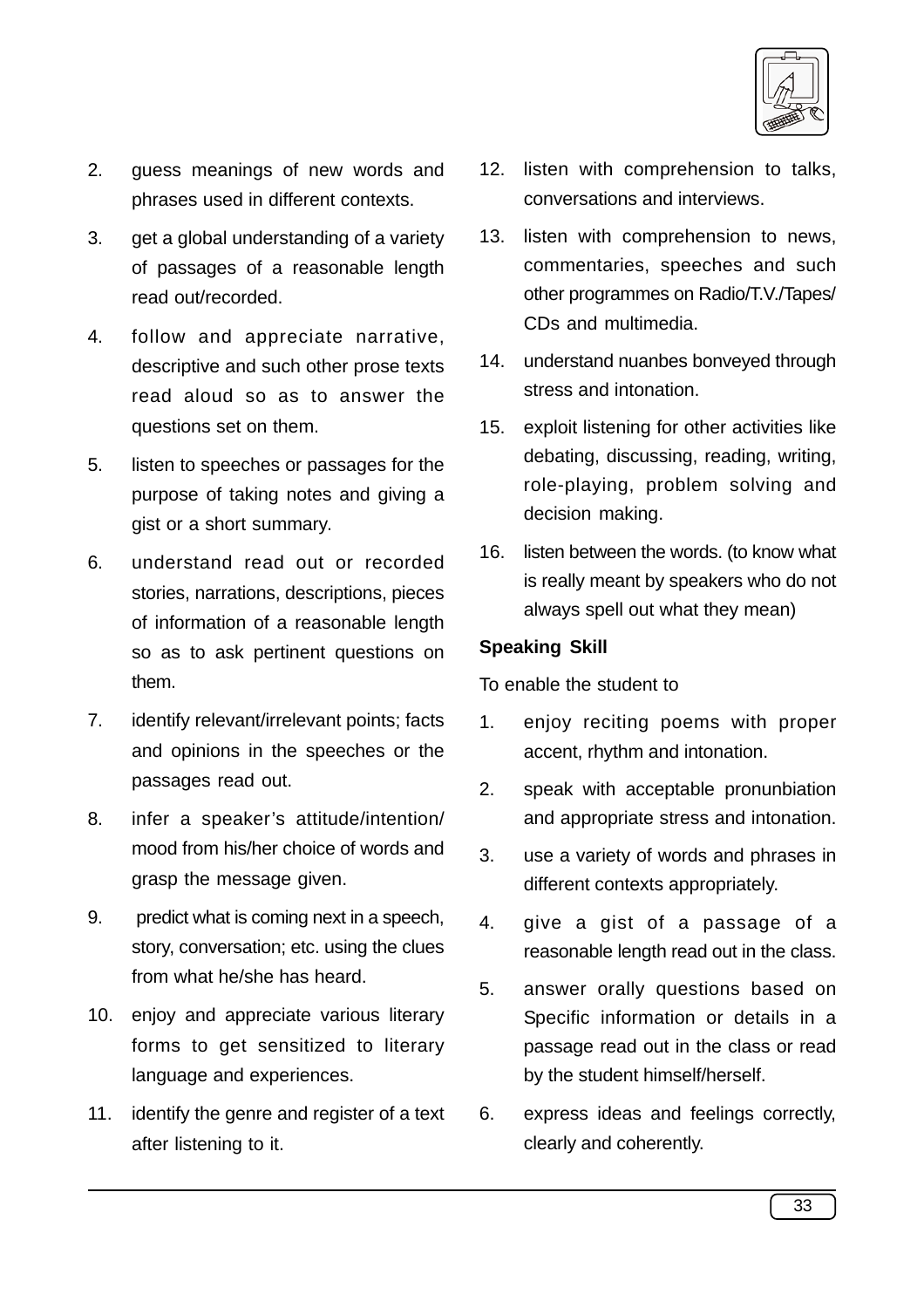

- 7. ask pertinent questions on stories, narrations, descriptions, pieces of information of a reasonable length.
- 8. differentiate between relevant and irrelevant points.
- 9. present short oral reports on news, commentaries, speeches and such other programmes on Radio, T.V., Tapes, C.D.s, etc.
- 10. present orally in brief his/her interpretation of a speaker's or writer's mood, attitude and intention.
- 11. participate in discussions, debates, interviews, conversations.
- 12. narrate stories, anecdotes, jokes, incidents, experiences.
- 13. comment on writer's idea and point of view.
- 14. give an extempore speech (unprepared oral presentation) on a familiar topic in precise words.
- 15. use a range of conversational styles from formal to informal.
- 16. use the language for the development of personality, building of charabter and participation in social life.

### **Reading Skill**

To enable the student to

1. read aloud a poem to enjoy and appreciate rhythm and other features.

- 2. read silently with a fair speed of comprehension depending on the kind of text.
- 3. read for pleasure short stories, extracts from biography, travelogue, plays, etc.
- 4. read for information newspapers, advertisements, notices, leaflets, etc.
- 5. understand the overall message, coherence, implied meanings and development of thoughts using different techniques of reading such as skimming, scanning and close reading.
- 6. read intensively so as to develop good study habits.
- 7. read extensively for pleasure and information and to get abquainted with the works of great writers and poets.
- 8. identify and understand figures of speech and other literary devices used in prose and poetry.
- 9. use clues from discourse markers (such as however, moreover, on the other hand, etc. - in order to predict what could follow)
- 10. anticipate and predict events, consequences, etc. while reading.
- 11. identify logical relationship in a given text.
- 12. differentiate between relevant and irrelevant information, fact and opinion.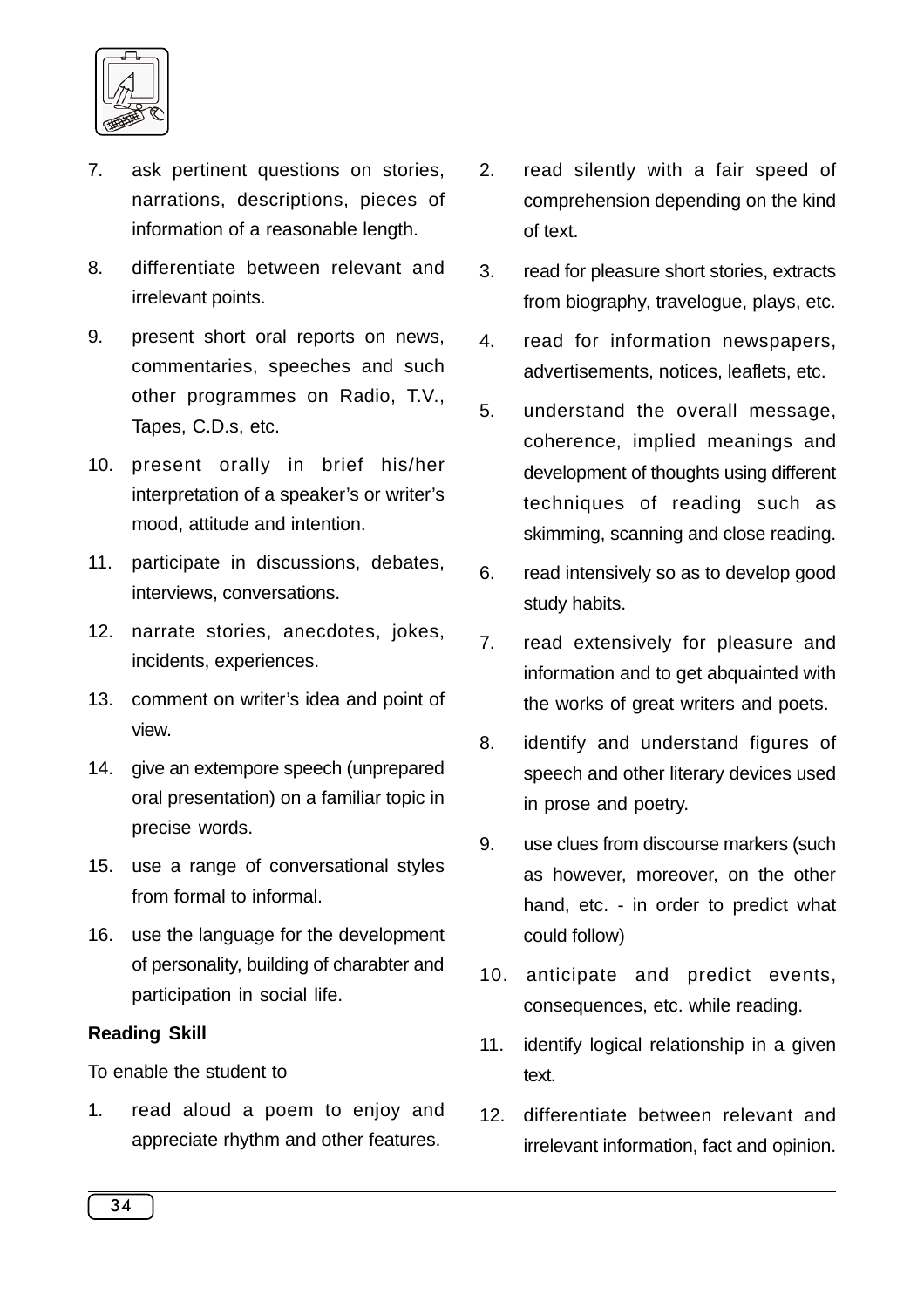

- 13. transfer information from verbal to diagrammatic form and vice-versa.
- 14. develop reference skills (i.e. using a dictionary, encyblopedia, etc.) for detailed as well as additional understanding.
- 15. understand and appreciate features of literary style.
- 16. enjoy and appreciate the language and its literature to develop sensitivity.

### **Writing Skill**

To enable the student to

- 1. write correctly, neatly and legibly with reasonable speed.
- 2. master the mechanics of writing including planning, organizing, composing and revising.
- 3. write answers to questions based on prescribed or unseen text in prose and poetry and to explain figures of speech and other literary devices.
- 4. convey information through writings such as instructions, posters, leaflets, messages and advertisements.
- 5. write formal and informal letters.
- 6. desbribe/narrate events, objects and processes coherently.
- 7. complete a story beginning with the

given opening statements.

- 8. write expository/argumentative essays of 200-250 words.
- 9. develop a dialogue on different situations such as at the Principal's office, Enquiry counter at the Railway station/S.T. stand, etc.
- 10. write reports on conversation, interviews, and radio talks.
- 11. make notes on seen texts leading to summarizing.
- 12. write minutes, notices, curriculum vitae.
- 13. transfer information from verbal to diagrammatical form and viceversa.
- 14. write articles for school magazines, journals, etc.

### **Vocabulary**

- 1. Consolidation and extension of vocaculary learnt in the previous classes (upto Std. VIII/IX)
- 2. Acquisition of vocabulary arising out of the prescribed texts.

### **Grammar**

The grammar items listed below have to be taught and learned only with reference to appropriate contexts. Grammar should not be taught in isolation. It is not an end in itself but a means of learning to use a language.

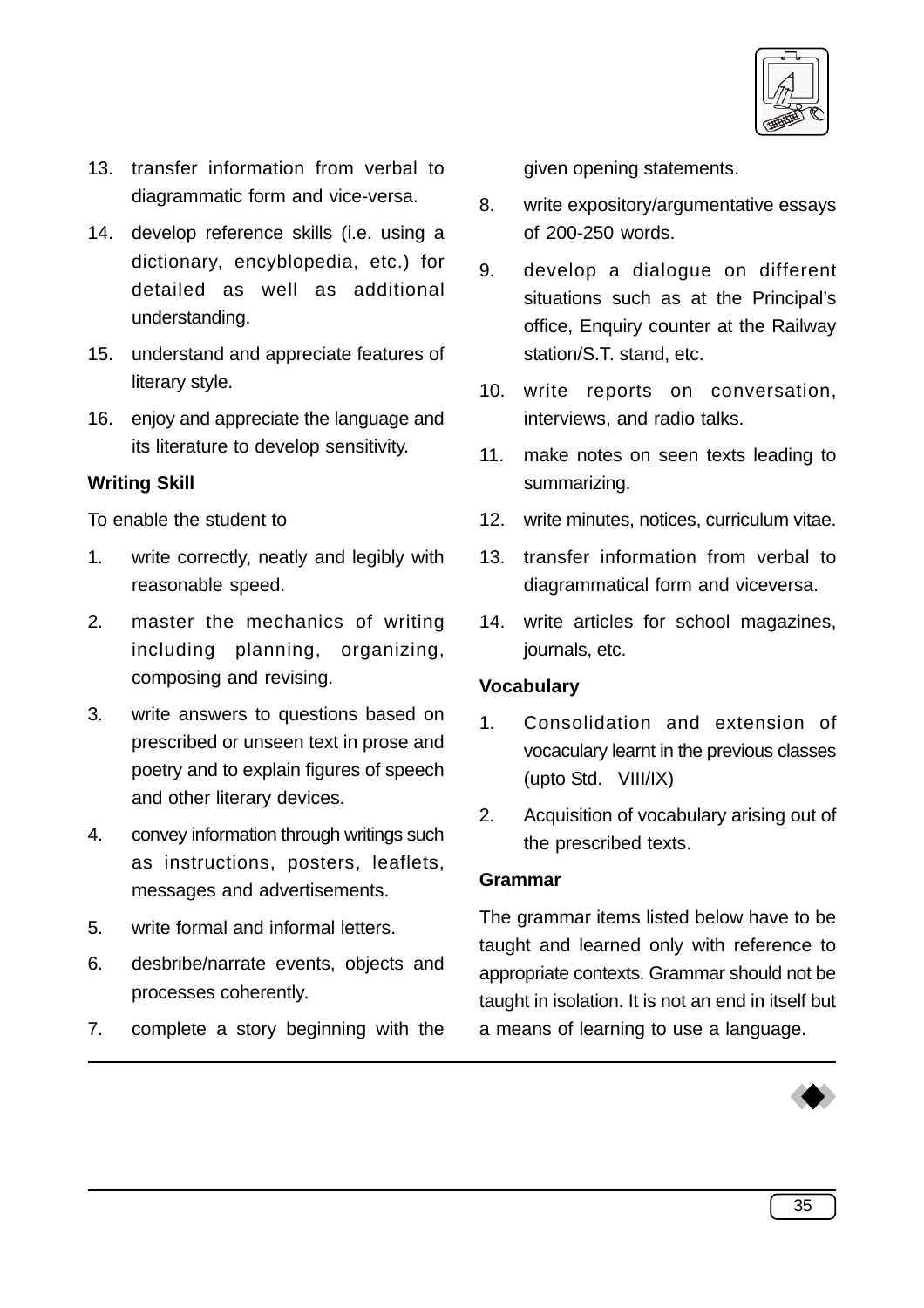# **Std. IX**

| a)             |                                                                                                                                    | A Coursebook in English (Kumarbharati)                                |                                                                                                                        |  |  |  |  |  |
|----------------|------------------------------------------------------------------------------------------------------------------------------------|-----------------------------------------------------------------------|------------------------------------------------------------------------------------------------------------------------|--|--|--|--|--|
|                | <b>Detailed Study</b>                                                                                                              |                                                                       |                                                                                                                        |  |  |  |  |  |
| 1)             | a)<br>Prose:<br>About 64 pages of literary and non-literary<br>(informative) text<br>(excluding notes, illustrations, tasks, etc.) |                                                                       |                                                                                                                        |  |  |  |  |  |
|                | b)                                                                                                                                 | Poetry:                                                               | About 250 lines.<br>Non-detailed study: A selection of literary texts (short stories, one                              |  |  |  |  |  |
| b)             | <b>Grammar</b>                                                                                                                     |                                                                       |                                                                                                                        |  |  |  |  |  |
| Sr. No.        |                                                                                                                                    | <b>Items</b>                                                          | <b>Specification</b>                                                                                                   |  |  |  |  |  |
| 1              |                                                                                                                                    | <b>Revision of</b><br>grammatical<br>items studied up to<br>Std VIII. |                                                                                                                        |  |  |  |  |  |
| $\overline{2}$ |                                                                                                                                    | different kinds of<br>sentences                                       | Assertive/Exclamatory/Imperative/Negative/Interrogativ                                                                 |  |  |  |  |  |
| 3              |                                                                                                                                    | <b>The Tenses</b>                                                     | i) Simple present ii) Present Continuous,<br>a)<br>iii) Simple past<br>iv) Past Continuous<br>Sequence of tenses<br>b) |  |  |  |  |  |
| 4              |                                                                                                                                    | <b>Articles</b>                                                       | a, an. the                                                                                                             |  |  |  |  |  |
| 5              |                                                                                                                                    | prepositions                                                          | different uses                                                                                                         |  |  |  |  |  |
| 6              |                                                                                                                                    | Tenses of<br>pereception                                              | Uses of 'see', 'hear', 'smell', 'feel', 'taste'                                                                        |  |  |  |  |  |
| $\overline{7}$ |                                                                                                                                    | Concord                                                               | Subject +Verb agreement                                                                                                |  |  |  |  |  |
| 8              |                                                                                                                                    | Word<br>Formation                                                     | Nouns/Adjectives/Verbs/Adverbs                                                                                         |  |  |  |  |  |
| 9              |                                                                                                                                    | Voice                                                                 | Statements, questions, negatives, indirect object                                                                      |  |  |  |  |  |
| 10             |                                                                                                                                    | Question<br>formation                                                 | a) Yes/No question<br>b) 'Wh'+ question                                                                                |  |  |  |  |  |
| 11             |                                                                                                                                    | Reported<br>Statements, questions, commands, requests,<br>Speech      |                                                                                                                        |  |  |  |  |  |
| 12             |                                                                                                                                    | Punctuation                                                           | Usage                                                                                                                  |  |  |  |  |  |
| 13             |                                                                                                                                    | Non-finites                                                           | Infinitives, Gerunds, Participles                                                                                      |  |  |  |  |  |
| 14             |                                                                                                                                    | Modal<br><b>Auxiliaries</b>                                           | Uses of 'will', 'shall'                                                                                                |  |  |  |  |  |
| 15             |                                                                                                                                    | Collocation                                                           | The co-occurrence of lexical items                                                                                     |  |  |  |  |  |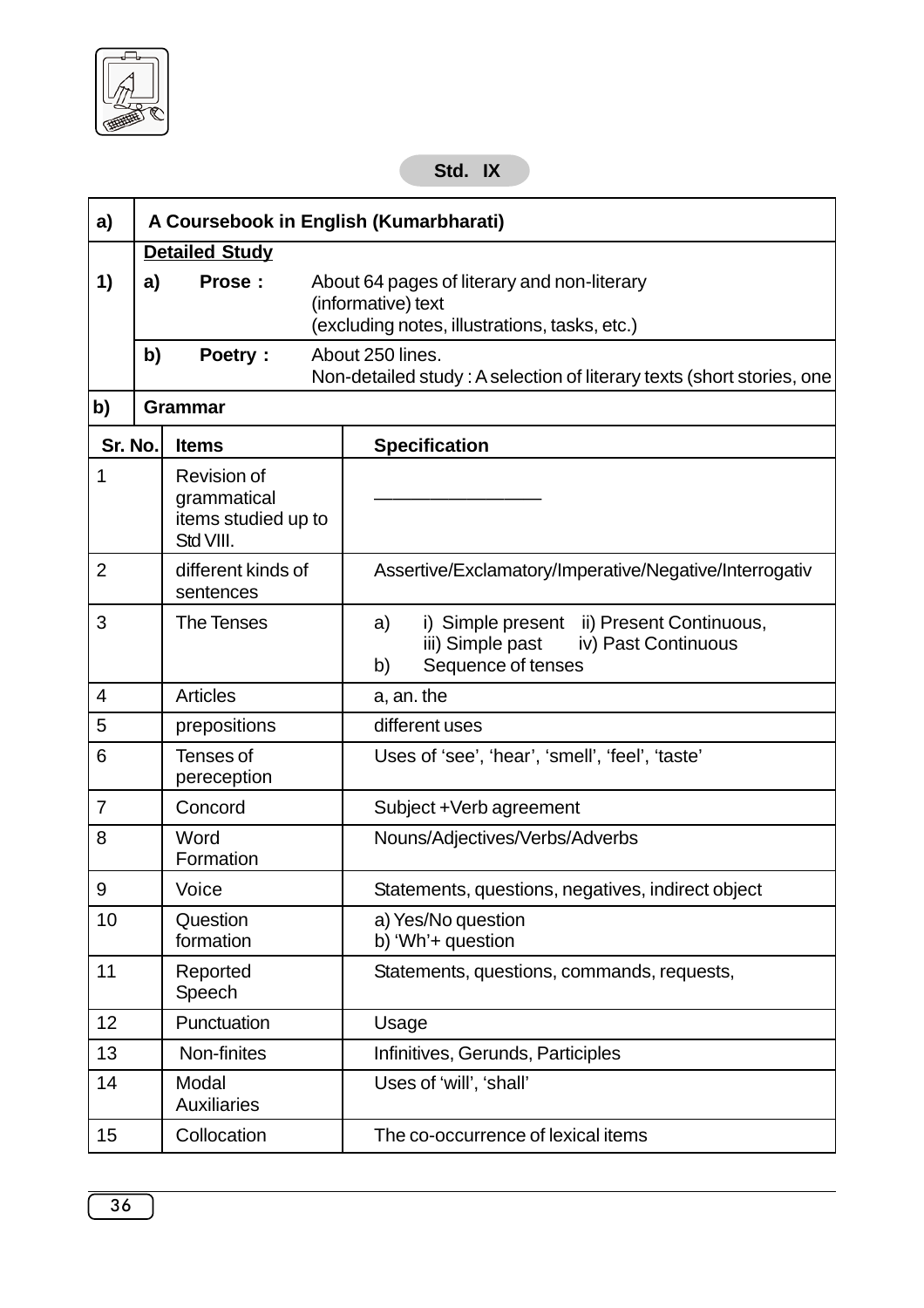

## **Std. X**

| a)             |                       | A Coursebook in English (Kumarbharati)                            |                                                                                                                    |                                                                                                                                                                   |  |  |  |
|----------------|-----------------------|-------------------------------------------------------------------|--------------------------------------------------------------------------------------------------------------------|-------------------------------------------------------------------------------------------------------------------------------------------------------------------|--|--|--|
|                | <b>Detailed Study</b> |                                                                   |                                                                                                                    |                                                                                                                                                                   |  |  |  |
| 1)             | a)                    | Prose:                                                            | About 64 pages of literary and non-literary<br>(informative) text<br>(excluding notes, illustrations, tasks, etc.) |                                                                                                                                                                   |  |  |  |
|                | b)                    | Poetry:                                                           | About 250 lines.                                                                                                   | Non-detailed study: A selection of literary texts (short stories, one act play)                                                                                   |  |  |  |
| b)             | <b>Grammar:</b>       |                                                                   |                                                                                                                    |                                                                                                                                                                   |  |  |  |
| Sr. No.        |                       | <b>Items</b>                                                      |                                                                                                                    | <b>Specification</b>                                                                                                                                              |  |  |  |
| 1              |                       | Revision of<br>grammatical<br>items studied up to<br>Std VIII.    |                                                                                                                    |                                                                                                                                                                   |  |  |  |
| 2              |                       | different kinds of<br>sentences                                   |                                                                                                                    | Simple, Compound, Complex                                                                                                                                         |  |  |  |
| 3              |                       | different kinds of                                                |                                                                                                                    | Principal, Co-ordinate, Sub-ordinate                                                                                                                              |  |  |  |
| 4              |                       | <b>The Tenses</b>                                                 |                                                                                                                    | a) Continuous<br>i) Present Perfect ii) Present Perfect<br>iii) Past Perfect<br>iv) Future with will/shall and 'going to'<br>b) Continuous<br>Sequence of Tenses. |  |  |  |
| 4              |                       | <b>Articles</b>                                                   |                                                                                                                    | a, an, the (advanced level)                                                                                                                                       |  |  |  |
| $\overline{5}$ |                       | prepositions                                                      |                                                                                                                    | different uses                                                                                                                                                    |  |  |  |
| 8              |                       | Word<br>Formation                                                 |                                                                                                                    | Nouns/Adjectives/Verbs/Adverbs                                                                                                                                    |  |  |  |
| 9              |                       | Voice                                                             |                                                                                                                    | Statements, questions, negatives, indirect object                                                                                                                 |  |  |  |
| 10             |                       | Question<br>formation                                             |                                                                                                                    | Tag questions                                                                                                                                                     |  |  |  |
| 11             | Reported<br>Speech    |                                                                   |                                                                                                                    | Statements, questions, commands, requests,<br>exclamation                                                                                                         |  |  |  |
| 12             | Punctuation           |                                                                   | Usage                                                                                                              |                                                                                                                                                                   |  |  |  |
| 13             | Non-finites           |                                                                   | Infinitives, Gerunds, Participles                                                                                  |                                                                                                                                                                   |  |  |  |
| 14             |                       | Uses of 'can', 'may', 'might', etc<br>Modal<br><b>Auxiliaries</b> |                                                                                                                    |                                                                                                                                                                   |  |  |  |
| 15             |                       | Conditionals                                                      |                                                                                                                    | Unreal conditions in the present/past Possible<br>conditions in the future                                                                                        |  |  |  |